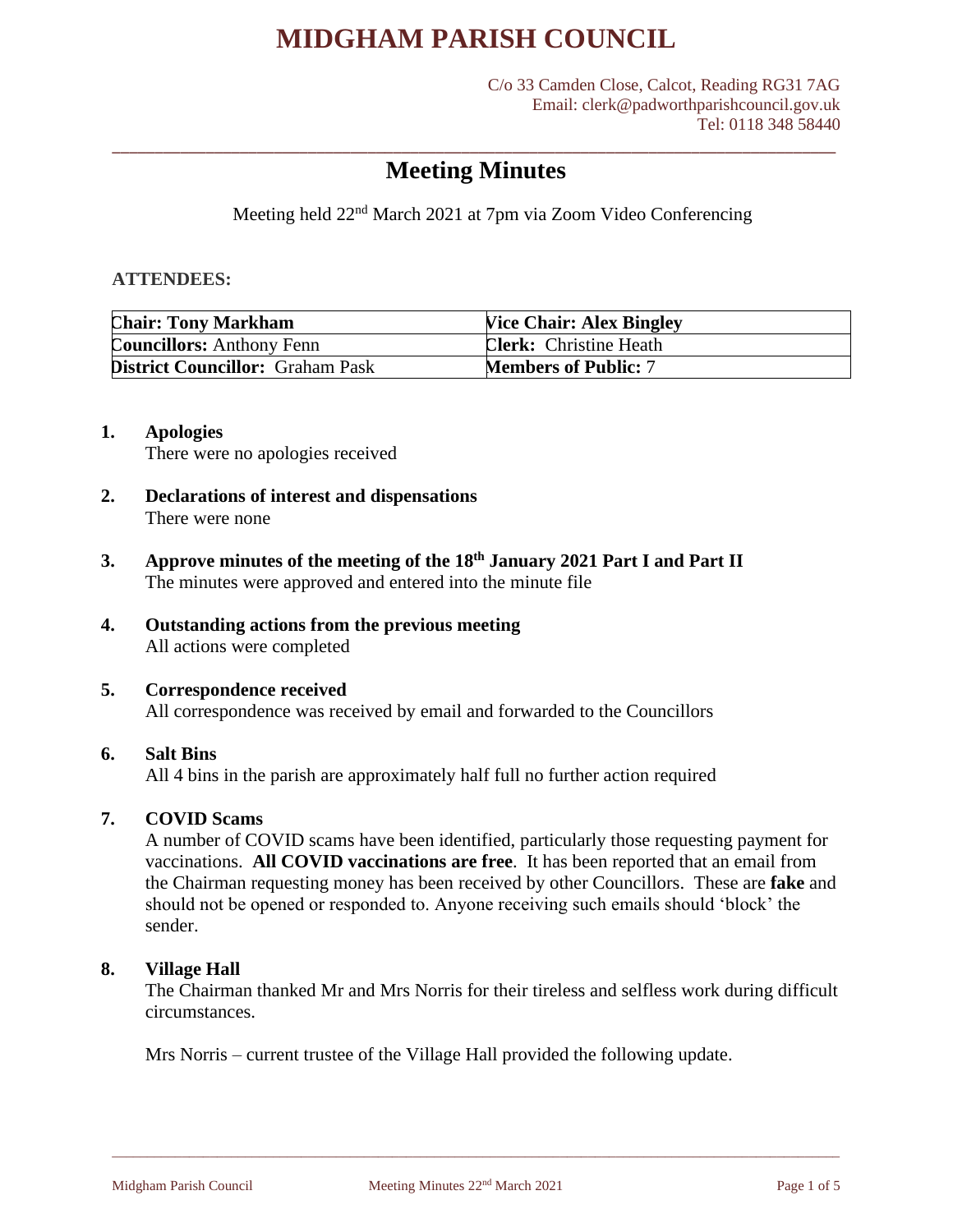C/o 33 Camden Close, Calcot, Reading RG31 7AG Email: clerk@padworthparishcouncil.gov.uk Tel: 0118 348 58440

### 8.1 Appointment of new trustees

Since the voting on the future of the village hall, three residents have been co-opted as trustees, the current trustees will step down at the Village Hall AGM in April 2021.

\_\_\_\_\_\_\_\_\_\_\_\_\_\_\_\_\_\_\_\_\_\_\_\_\_\_\_\_\_\_\_\_\_\_\_\_\_\_\_\_\_\_\_\_\_\_\_\_\_\_\_\_\_\_\_\_\_\_\_\_\_\_\_\_\_\_\_\_\_\_\_\_\_\_\_\_\_\_\_\_\_\_\_\_\_

### 8.2 Funding

Grants totalling  $\pounds 10k$ + have been obtained, with a possible  $\pounds 2k$  also being available in the near future.

### 8.3 Maintenance

Electrics have been inspected and repairs carried out. Two faulty heaters have had to be disconnected. Some other minor repairs are required to the roof and floor. The new trustees will be responsible for addressing these repairs and finding alternative heating solutions. They now have adequate funds to support them.

Mrs Norris thanked the PC for supporting them financially during this difficult period, and confirmed that the £500 set aside for further assistance was no longer required.

### **9. Penny Post**

This is an on-line newsletter covering Hungerford, Marlborough, Wantage, Lambourn, Newbury, Thatcham & Theale**,** which contains local news. It was **RESOLVED** that the PC subscribe to the newsletter and provide a link on the parish website. **ACTION – Clerk:** subscribe and add link to website

### .

#### **10. Clerk's report**

10.1 Financial Update

| <b>Balance as at 18th January 2021</b> |         |      |             |
|----------------------------------------|---------|------|-------------|
| <b>Treasurers</b>                      |         |      | £<br>750.00 |
| <b>Savings</b>                         |         |      | £12,008.51  |
|                                        |         |      | £12,758.51  |
| <b>Income</b>                          |         |      |             |
| Interest received Jan/Feb/Mar          |         | 0.29 |             |
|                                        |         | 0.29 |             |
| <b>Payments</b>                        |         |      |             |
| Salary Jan/Feb                         | 468     |      |             |
|                                        |         |      |             |
|                                        | £468.00 | 0.29 |             |
|                                        |         |      |             |
| <b>Balance as at 15th March 2021</b>   |         |      | £12,290.80  |
|                                        |         |      |             |
| <b>Treasurers Account</b>              |         |      | £ 1,000.09  |
| <b>Savings Account</b>                 |         |      | £11,290.71  |
|                                        |         |      |             |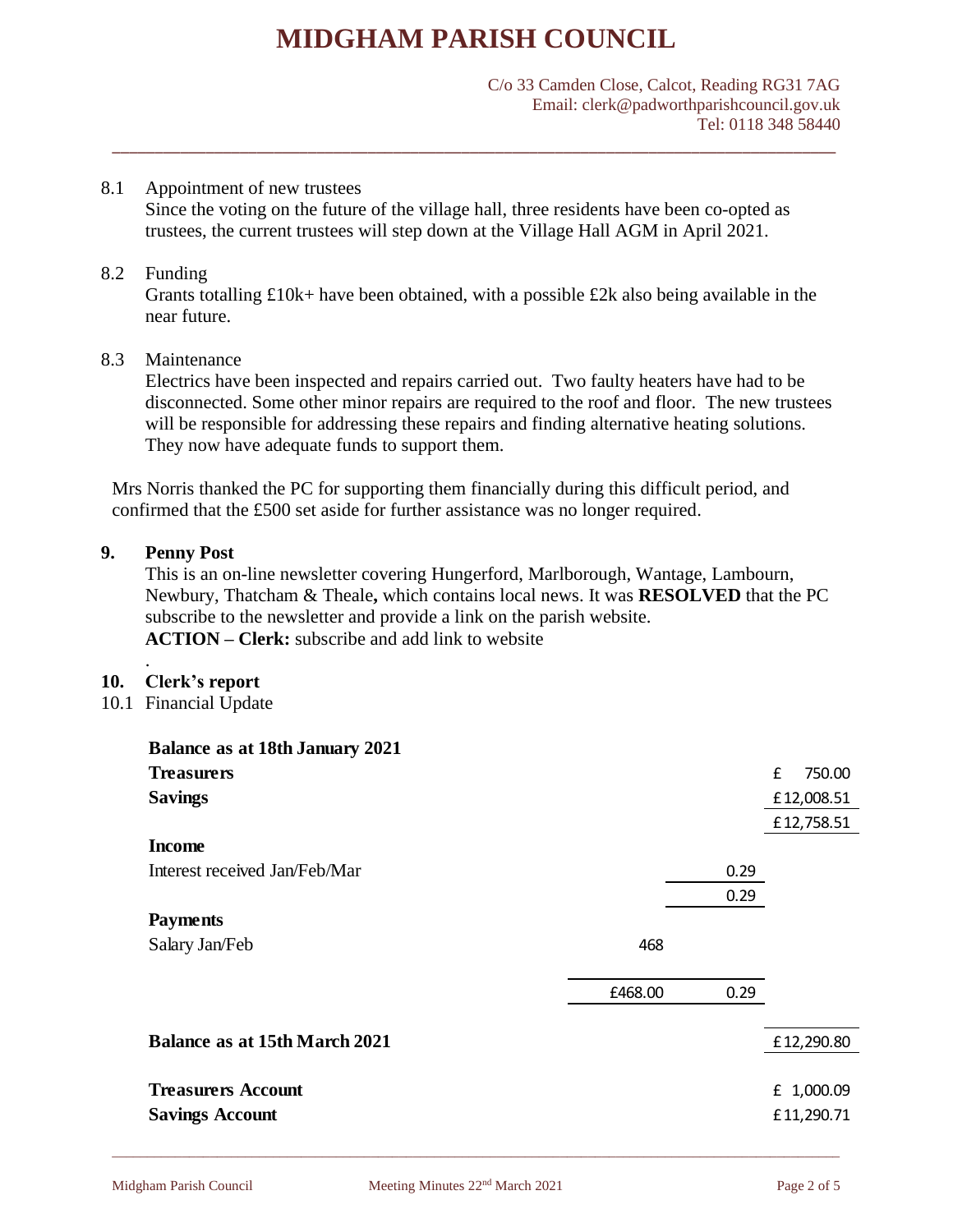\_\_\_\_\_\_\_\_\_\_\_\_\_\_\_\_\_\_\_\_\_\_\_\_\_\_\_\_\_\_\_\_\_\_\_\_\_\_\_\_\_\_\_\_\_\_\_\_\_\_\_\_\_\_\_\_\_\_\_\_\_\_\_\_\_\_\_\_\_\_\_\_\_\_\_\_\_\_\_\_\_\_\_\_\_

C/o 33 Camden Close, Calcot, Reading RG31 7AG Email: clerk@padworthparishcouncil.gov.uk Tel: 0118 348 58440

### 10.2 Preparation for next meeting

- Vote Chairman/Vice Chairman
- Sign Dispensation Forms
- End of year accounts review for sign off
- STO, Financial Regs, Code of Conduct, Complaints Procedure review for sign-off
- Annual Parish Assembly update from VH and Chairman's Reports

### **11. To provide an update on planning applications**

• **20/02698/HOUSE** Hambledown, School Hill, new carport and home office. **Refused**

### 11.1 Awaiting decision from West Berks Planning

- **20/03028/OUTD/MAJ** development at Junction with Bath Road New Road Hill Outline application for the erection of 16 dwellings, including 6 affordable units, with access from Bath Road. Matters to be considered: Access. Decision expected  $6<sup>th</sup>$  April 2021
- **20/01920/OUTD** Land adjacent to Hunts Cottage, new dwelling and garage. Appeal in place decision expected after  $15<sup>th</sup>$  March 2021
- **20/03068/FULD** Button Court Farm, Erection of a farm owner's dwelling and garage with associated access. Decision expected  $5<sup>th</sup>$  April 2021
- **21/00475/HOUSE** Keepers Cottage School Hill, Addition of a new hall, kitchen, utility room, and downstairs cloakroom; together with a new landing, bedroom, family bathroom and one ensuite bathroom on the first floor – Decision expected by  $22<sup>nd</sup>$  April 2021

#### 11.2 New applications

• **21/00507/FUL** Nightfreight GB Colthrop Lane, Single storey extension to existing commercial unit – The application was discussed. **ACTION – Clerk:** Respond to Planning as 'support' but express concerns on light pollution.

#### 11.3 Other developments

Discussions took place on the proposed development 2,500 dwellings in Thatcham

Mr Grey (resident) had produced some documents and arguments against this prior to the meeting, which has also been shared with the planning office. They included concerns on the development, being so close to the boundary at the western edge of Midgham, insufficient infrastructure, extra traffic and a number of environmental issues.

The PC have also written to the planning office objecting to the development (PC response can be viewed on the website).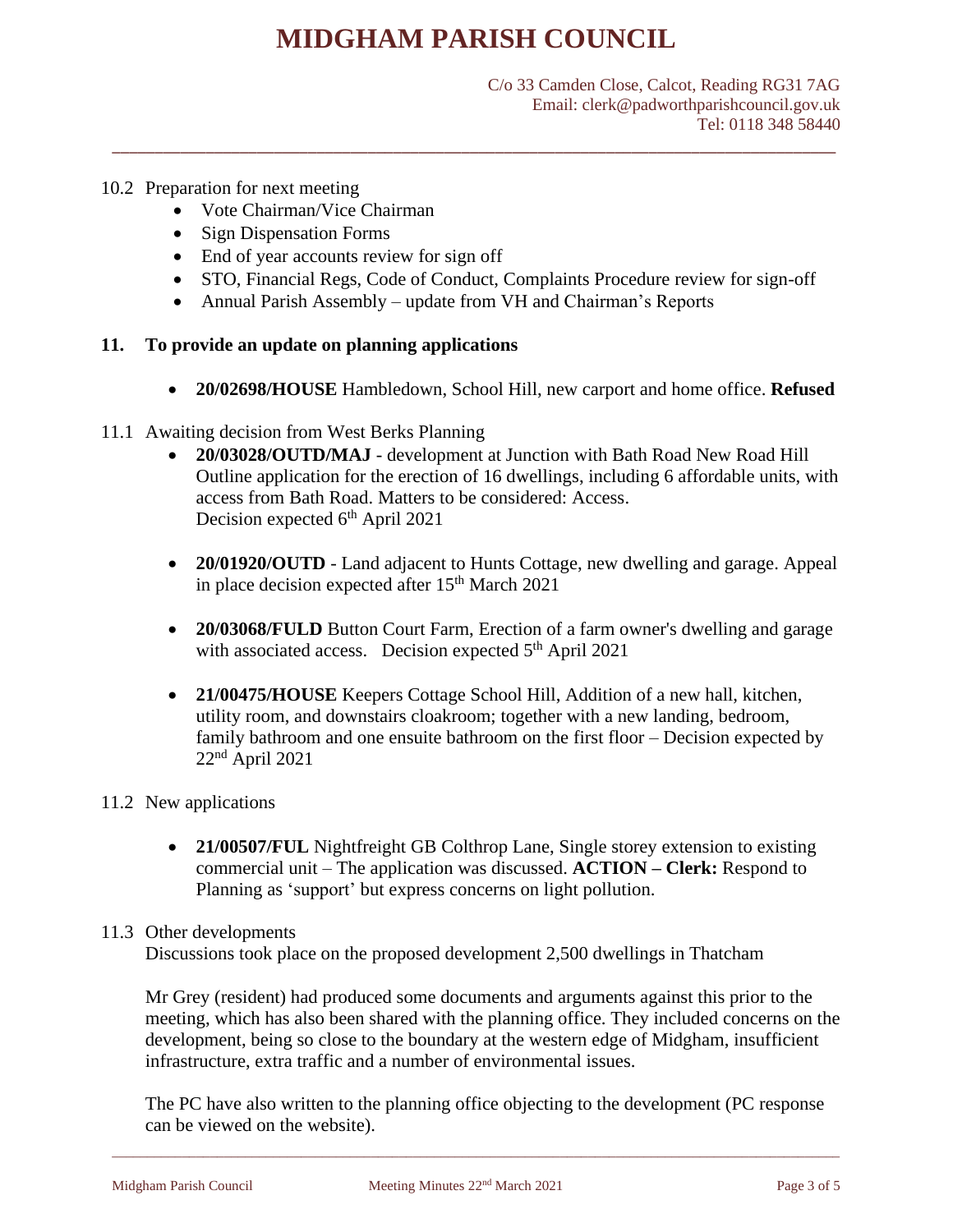C/o 33 Camden Close, Calcot, Reading RG31 7AG Email: clerk@padworthparishcouncil.gov.uk Tel: 0118 348 58440

It was also noted that Midgham PC had not been invited to the consultation that took place at the Regency Park hotel in January 2020.

\_\_\_\_\_\_\_\_\_\_\_\_\_\_\_\_\_\_\_\_\_\_\_\_\_\_\_\_\_\_\_\_\_\_\_\_\_\_\_\_\_\_\_\_\_\_\_\_\_\_\_\_\_\_\_\_\_\_\_\_\_\_\_\_\_\_\_\_\_\_\_\_\_\_\_\_\_\_\_\_\_\_\_\_\_

District Councillor Pask advised he was unable to attend that meeting but was aware other surrounding parishes did attend. He also advised that Bucklebury PC also questioned the consultancy meeting.

He provided an overview of how the government advise local authorities on the number of homes required in their area, and how the local plan is formed. The plan includes consideration in respect of the Emergency Planning Zone (EPZ), areas of outstanding national beauty (AONB) and local flood plains, where no development can take place.

The original plan for the development had been Grazeley, but following a revision of the EPZ this was no longer viable, hence the development had been moved to Thatcham.

The last revision of the plan (approved 2012) covered the period up to 2026 with the final allocation of sites in 2017. In 2017 an application was made for 500 homes at Siege Cross, Thatcham, and 300 homes behind Regency Park Hotel at the bottom of Cold Ash Hill. Initial applications were refused, both the appeals were approved however, it was called in by the Secretary of State who revoked the appeal decision.

He advised that he was liaising with the planning officers for an alternative site and had met with Laura Farris MP. There will be further consultation during the summer.

He suggested that all surrounding parishes should work on a joint response.

District Councillor Pask is more than happy to take any calls for further information or advice: **Telephone:** 01635 864023 **Email:** graham.pask@westberks.gov.uk

The Chairman thanked District Councillor Pask for his comments and proposed that the PC and residents provide a coherent and collective response and resist strongly to this development. It is was **RESOLVED** by all present to work with other parishes. **ACTION – Clerk:** contact the Clerk of Bucklebury PC and express our wish to work together to express our views collectively.

### **12. Public Session**

No further questions

### **13. Receive District Councillors Report**

The DCs report had been received and reviewed by the PC. It is available on the PC website. The report provides updates on West Berks Council budget review, Council Tax increase, adult care plus many other topics. DC Pask also advised of the drive for innovative ways in the pursuit of future savings.